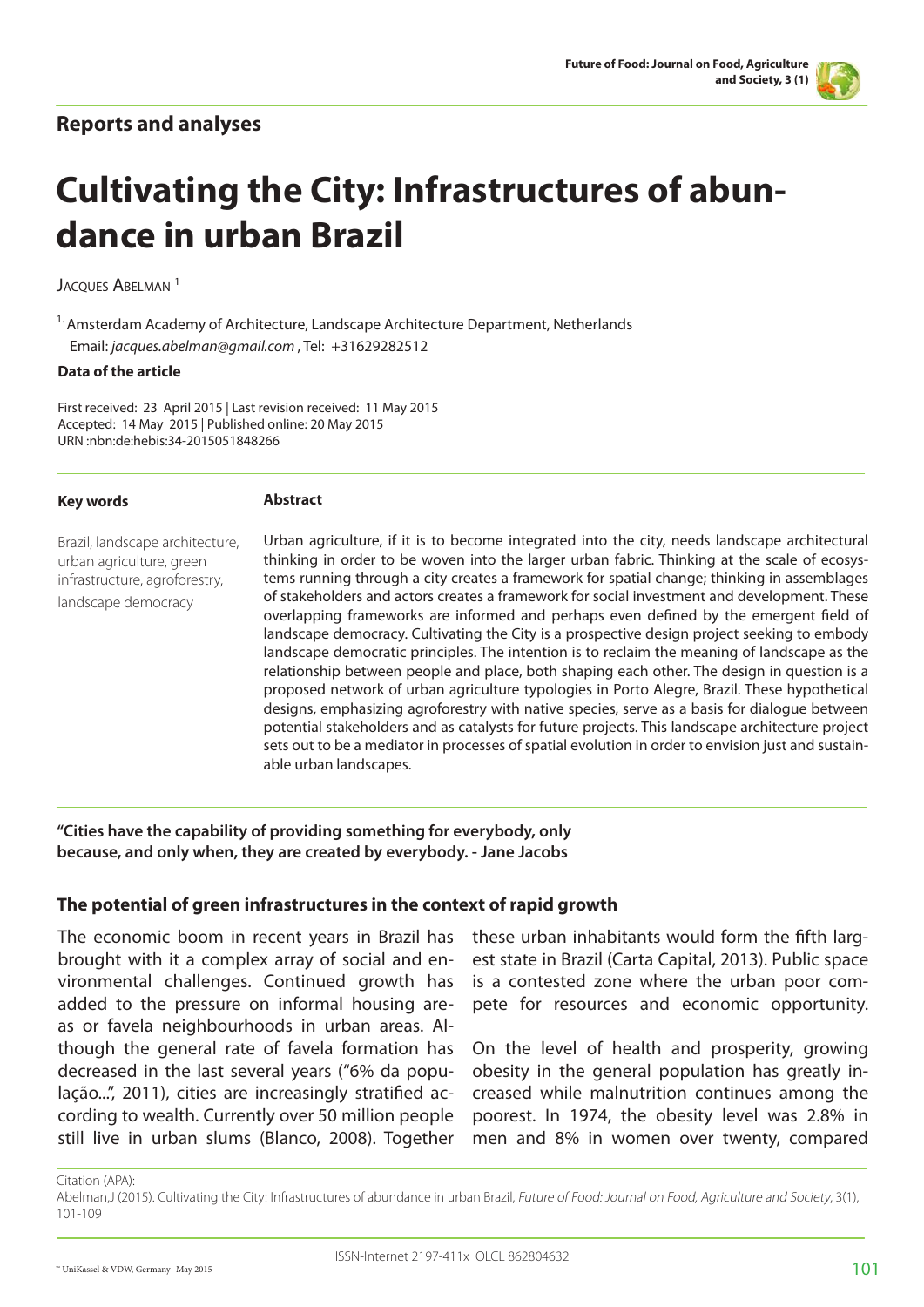



needs of all their inhabitants in order to move towards just and sustainable urban models. New spatial practices must therefore be articulated in order to offer successful strategies for attaining these goals. Urban agriculture (UA) is a practice which can potentially address urban spatial quality and access to food simultaneously. UA can create a secondary food network in the city, simultaneously creating opportunities for livelihoods and new economic activities (FAO, 2008). The FAO cites UA as an important factor in helping cities reach the Millennium Development Goals (FAO, 2010). At the same time, networks of food producing spaces can potentially increase the spatial quality of the city.

Urban agriculture, if it is to become integrated into the city, needs landscape architectural thinking in order to be woven into the larger ur-



CANOPY / TALL TREE SUB-CANOPY / LARGE SHI SHRUB LAYER HERBACEOUS LAYER 5. GROUNDCOVER / CREEPER

**Figure 2:** Food Forest agroforestry section with seven productive zone



**Figure 1:** Green Infrastructure is made by people (Illustration credit: Jacques Abelman)

with 12.4% and 16.9% respectively in 2009. Obesity rates have grown far more quickly amongst people of lower incomes, although since 2003 this trend has stabilized, with the difference in obesity rates between the wealthy and lower income currently quite narrow (Monteiro, Conde and Popkin, 2007). The Brazilian Department of Health Analysis has projected that Brazil will match the United States' obesity levels by 2022 (The Telegraph, 2010).

As urban populations continue to expand, cities in Brazil must adapt to the spatial as well as the social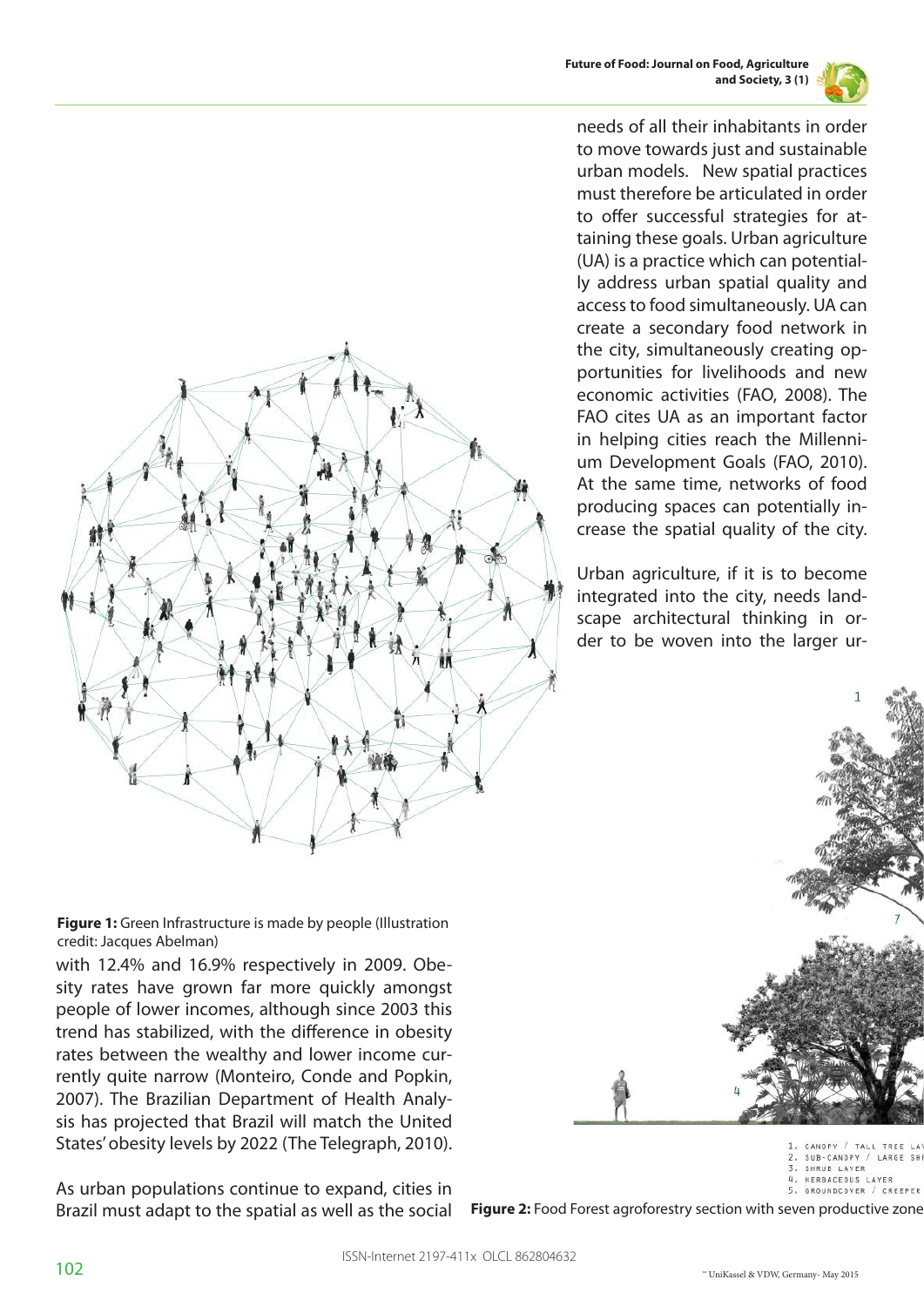



ban fabric. Thinking at the scale of ecosystems running through a city creates a framework for spatial change; thinking in assemblages of stakeholders and actors creates a framework for social investment and development. These overlapping frameworks are informed and perhaps even defined by the emergent field of landscape democracy. Landscape democracy understands landscape as an embodiment of differing forms of energy, labour, and organization. Landscape is also understood as a basic infrastructure of society.

Cultivating the City explores and reclaims the meaning of landscape as the relationship between people and place, both shaping each other. Through a series of hypothetical designs for new productive spaces in the city based on interviews and site analysis, the potential of landscape architecture to create new green infrastructure is illustrated. The project is based on a network of productive urban green spaces in the southern Brazilian capital of Porto Alegre in the state of Rio Grande do Sul. The plant species are selected from the hundreds of food-bearing and medicinal tree, shrub, and plant varieties pres-



#### **Observing places and practices**

In order to propose a project built on people and place it is essential to study the city first-hand. In March and April of 2013 I lived in and conducted site research in Porto Alegre. My research methodology in this context was to explore the city on foot, by public transport, by bike and by car, and to observe and engage in dialogue wherever and whenever possible. I immersed myself in the processes of the city and discovered relationships and tensions present in a variety of different sites. Over

the course of my city explorations and while attending classes at the Universidade Federal do Rio Grande do Sul (URFGS) in the Rural Sociology, Agronomy, and Urbanism departments, I met many engaging people who introduced me to their city. Through them, as well as people I encountered on the street, I discovered sites and observed practices that became the foundation of Cultivating the City.

#### **Fieldwork: exploring three urban sites**

#### **Praça Bernardo Dreher**

My hosts, the Endres family, are *gaúchos*<sup>1</sup> with German and Portuguese origins. Oscar Endres ran a large market stall in the Mercado Central of Porto Alegre for over fifty years. He prides himself on knowing the origins and culture surrounding Brazilian food and its multitude of regional



UB LAYER 7. VERTICAL / CLIMBER LAYER

LAYER

s of indigenous species (Illustration credit: Jacques Abelman)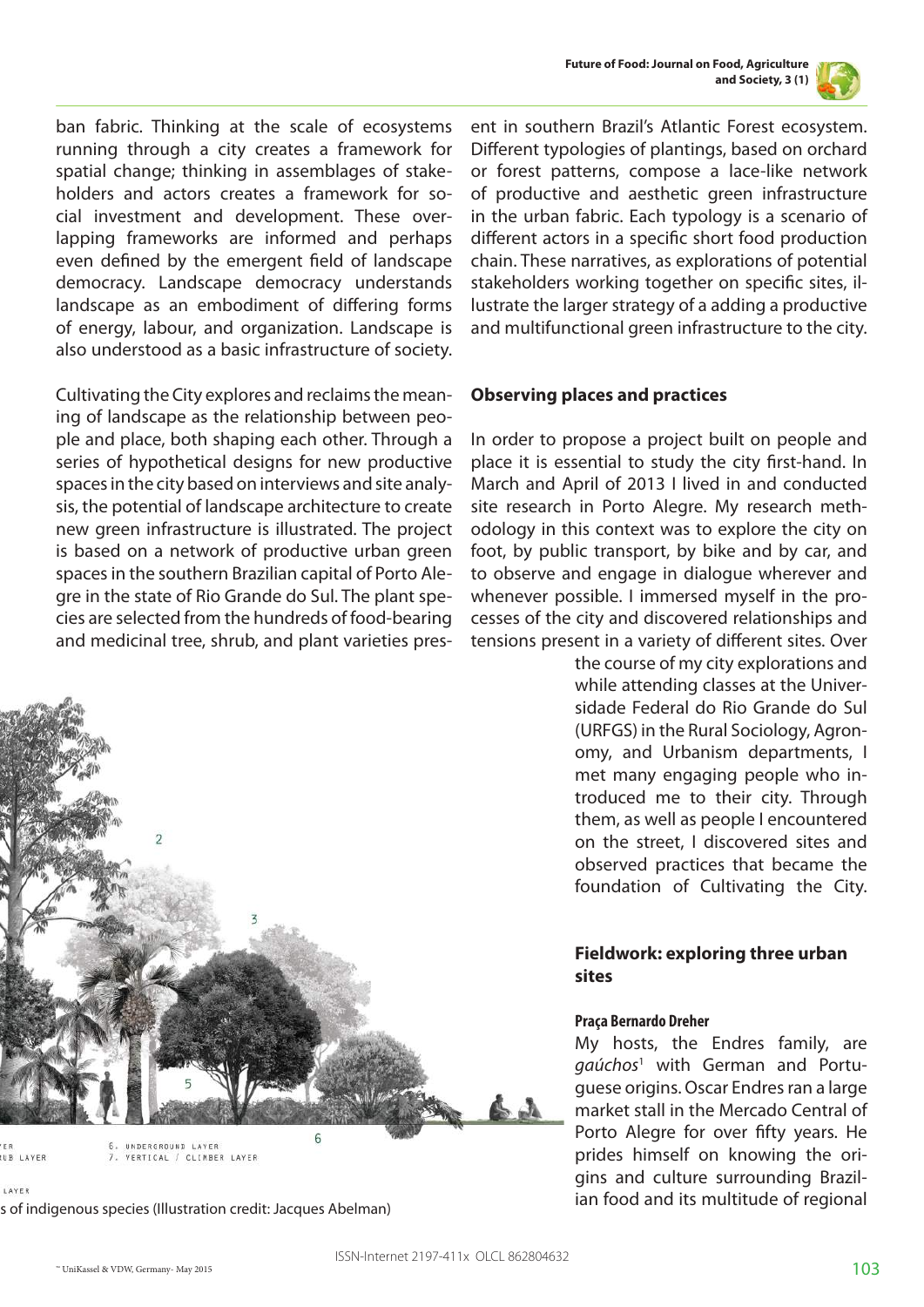

products, processes and recipes. Now retired, Oscar is an avid gardener. He and his family have lived in the Ipanema suburb of Porto Alegre since the late sixties, a middle class neighborhood far away from the bustle of downtown. Ipanema's tree-lined streets frame well-maintained homes with fences and gardens. Security is an issue here, as the slums are not far away and break-ins, sometimes at gunpoint or carjacking are not uncommon. Neighborhood security guards watch from the shelter of small sheds on street corners, surveilling passers-by day and night through tidy lace curtains. At the end of the street, there is a small park, Praça Bernardo Dreher. The park has lawns, some swing sets, large trees, and a football terrain. I walked there with Oscar, who showed me with pride a leafy shoot protected by broom handles and pieces of wood. It is a *goiaba*<sup>2</sup> tree that he has raised from seed in his own backyard and transplanted into the park. He treats it with care, and visits it regularly. Other residents have begun to do the same. A seed of *pitanga*<sup>3</sup> or araça<sup>4</sup> for example, will quickly grow into a shrub, then a tree in the favorable sub-tropical conditions. The trees yield abundant fruit and in this neighbourhood the harvest is free for all who care to pick it. The municipal workers who come to mow the park lawns steer clear of the protected seedlings, and once they are established they seem to be absorbed into the design of the park. A dozen new fruit trees planted here over the years augment this neighborhood landscape. Small acts of guerilla gardening have become a shared neighborhood practice, bringing residents out to meet each other. Eyes and ears in the vicinity are on the trees, also creating a safe area for children to play. An atmosphere of unease sometimes reigns in the suburbs, as though danger or violence could erupt if the wrong conditions arise. My hosts' accounts of incidents of crime confirmed this. However, small children playing in the park with no parents to watch over them attest to the network of awareness around the Praça.

### **Vila São José**

"Spontaneous occupation" is the term used to qualify urban slums in Brazil. Cities are their own ecosystem; whatever niche that can support life is soon filled by an individual or family whose concern is food, shelter, and the business of survival. The pressure on empty urban land is great; spaces are quickly claimed by those arriving to the city who cannot afford conventional housing. However, over time favela areas can come to be thriving neighbourhoods of ingenious architectures as residents climb the economic ladder out of poverty. Temporary shelters solidify into lower middle or middle class housing made of brick and masonry. I toured an area of spontaneous occupation with Pedro, a man responsible for the nearest posto de saude, or neighborhood health clinic. The favela niches in an empty band of land behind a row of wealthy villas with impenetrable razor wire and glass shard topped walls. Together we met many of the inhabitants, Pedro's clients, whom he knows closely after years of attending to their health needs. Tiny manicured gardens are attached to many houses, often with similar plantings of medicinal, culinary, and religious plants. For example, Espada de São Jorge, Sanseveria, is thought to protect houses from evil spirits.<sup>5</sup> Mature fruit trees planted intentionally or as remnants of natural areas peppered the housing areas, and were carefully maintained as sources of extra food. In other favelas in peri-urban areas, housing transitions into farmland, natural areas or aggregates along infrastructures such as highways. Although there were no new trees planted in common areas in this favela, the residents rely on free sources of food such as fruit trees. Across the city the locations of mature fruit trees are known, for instance many of the trees of the university campus in the downtown area.

### **Praça dos Açorianos**

Praça dos Açorianos is the heart of the central administrative district in downtown Porto Alegre. Most public transportation networks take passengers by this plaza, whose center features a monument to the first Azorean settlers of the city. The wide spaces of the pristine plaza are kept constantly clean by municipal workers. Their job is to remove any litter that accumulates there, on the lawns or beaten earth tracks and pavement. Public space is kept free of debris to the point of sterility. These spaces are free of bushes or clumps of weeds or anything that might possibly create shelter for humans or other creatures. Some people take to sleeping in relatively unpoliced areas. At night these spaces become dangerous. The noteworthy practice here, from a spatial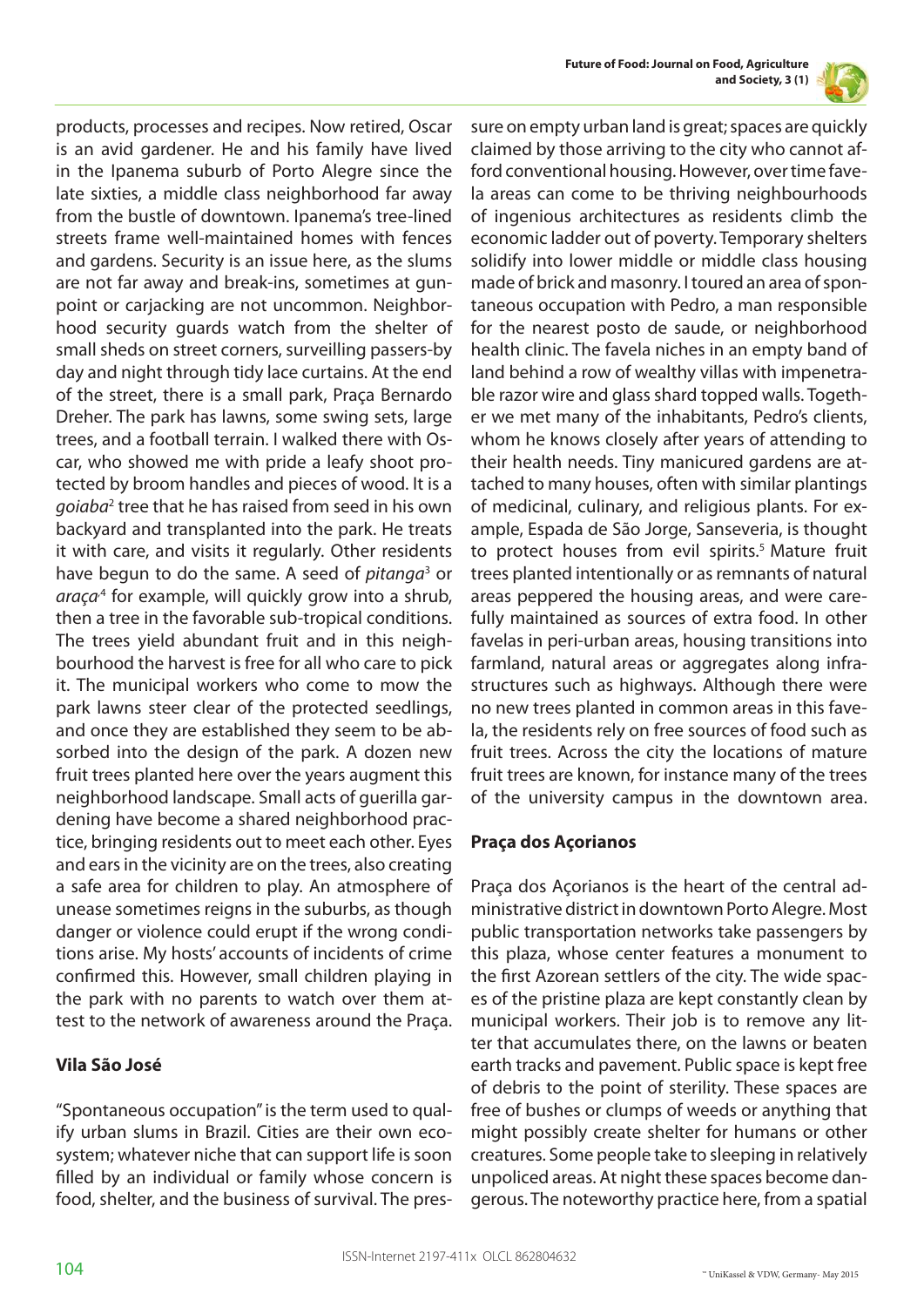

point of view, is the manpower required in such a central, public space to keep not only humans but all extra vegetation out. In Portuguese, the word *mata* means forest. *Mato* is a closely related word meaning an uncultivated area covered in wild plants, but implies overgrowth and potential vermin. Thus spontaneous vegetative growth, even of useful



**Figure 3:** Site visit and interview reveal incipient urban agriculture practices at the Praça Bernardo Dreher, Porto Alegre (Photo credit: Jacques Abelman)

plants which happens without human help in the sub-tropical climate, is something to be kept under tight control rather than to be encouraged. People as well as plants are carefully kept out of public space.

### **Top down meets bottom up: potential scenarios for networking urban agriculture**

What the sites above share in common is intensive human use shaping urban space. The obvious problems in these sites belie their potential; the potential of nature as well as the human potential. If the relationship between people and place could be augmented, challenged, and reimagined, Cultivating the City could take shape. If we think of landscape democracy as an exploration of the relationship between people, place, and power, then we can begin to trace outlines for landscape democratic practices in the contexts described above. It is beyond the scope of the project to provide an accurate critique of Brazil's politics and socio-economic complexities in terms of urbanism. However, some landscape democratic practices can be traced in this context which lay the ground for further work. One key issue is how the economic disparity increasingly present in Brazilian society is creating more economically stratified spaces in the city.

Who has access to public space? In the capitalist market system, those without the capacity to buy or sell, and those who are not owners, are quickly and literally pushed to the margins. Landscape democracy in this context means an emphasis on inclusivity and connection. Opportunities for the disadvantaged must be created in addition to designing new leisure and recreational spaces. Human power can be coupled with ecological power (rich biodiversity, rapid growth) to create a motor for new projects. The four examples that follow, based on the sites described above, illustrate new configurations that become elements in a city-wide network.

## **Praça Bernardo Dreher: suburban food forest park**

The *Praça Bernardo Dreher* is a good example of bottom-up and top-down meeting halfway. As the act of neighborhood guerilla fruit tree planting is integrated into the life of the park, social cohesion is increased. The results are accepted and even maintained by municipal workers. Augmenting this practice could mean providing seedlings for free to those who want to plant them. Almost all native fruit trees and medicinal plants are available at the botanical garden or the municipal plant nursery. A landscape architect or planner's role could be to co-ordinate these plantings into better designs than haphazard planting. It would take a small number of interventions to achieve this. Information could even be posted on site. The resulting food production could be distributed between neighbours, or simply left to those who need or want it. Harvest moments create occasions for people to meet each other around meals or celebrations. Fruit can also be gathered for sale in other areas, from a cart or a small stand, or even brought to the farmer's market. Processed fruits become fresh juices, preserves, and a variety of other products with potential small-scale market value.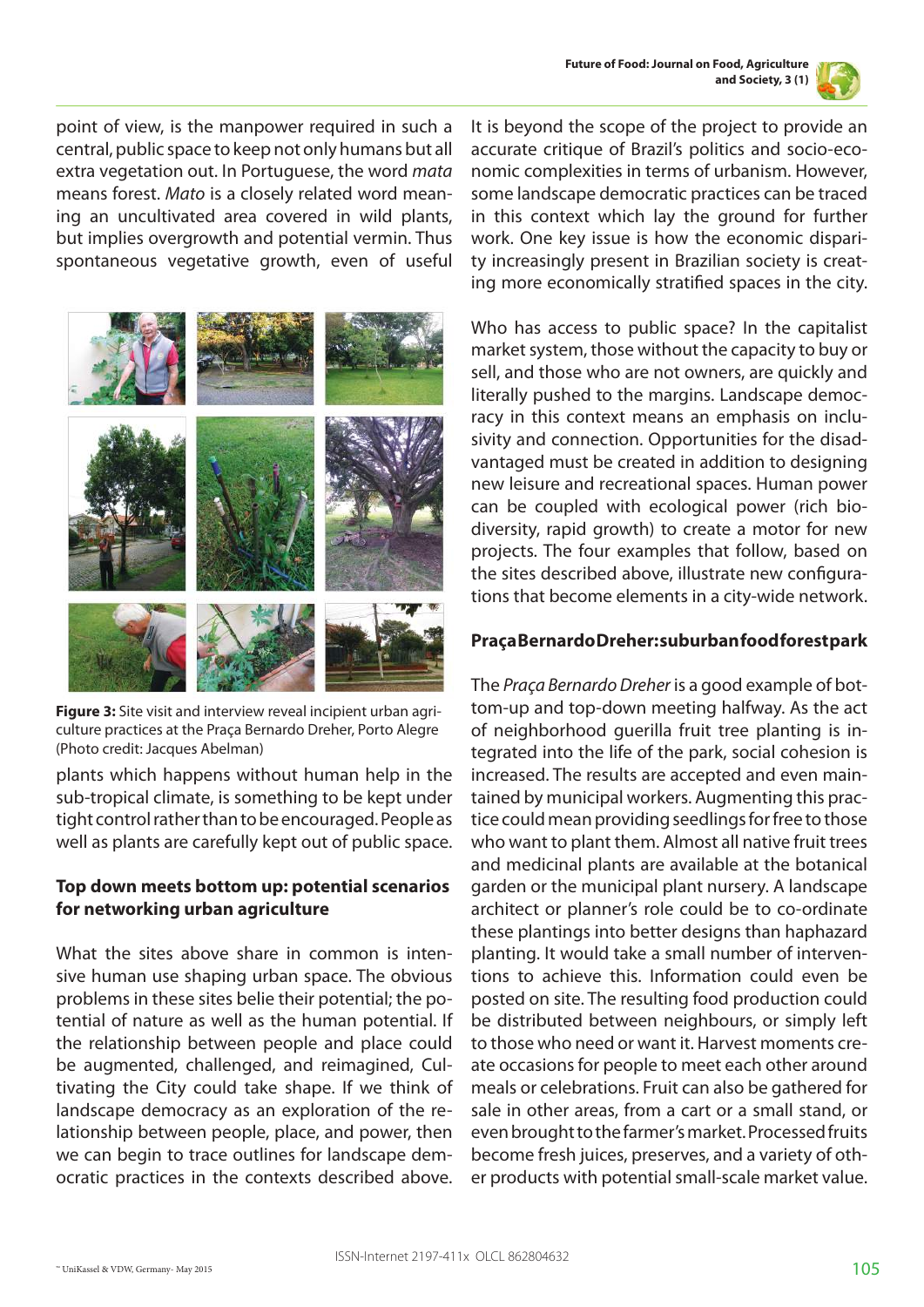



 **Figure 4:** The potential UA cycle of the community food forest at the Praça Bernardo Dreher (Illustration credit: Jacques Abelman)

## **Vila São José: new partnerships for intensive production**

Many residents in favelas have come to the city from rural areas to look for employment. Many are from families who left agricultural production to benefit from the economic and social possibilities offered by the city. Favelas are reservoirs of human labour and knowledge. The location of peri-urban favelas next to agricultural or public land makes agricultural projects potentially possible. Public projects could be created with land belonging to the University in collaboration with experts from agronomy and horticulture. The city could encourage entrepreneurs to start peri-urban agricultural projects by donating land, offering tax breaks, and offering social support for worker training. Here high intensity fruit production could create jobs as well as large quantities of fresh food to be brought to market in the normal distribution chains. Many of the native fruit varieties are not commercialized because they are either too labor intensive to pick, or too fragile to travel long distances. In a short food

supply chain this problem is avoided. Fruits and berries could also be processed into a variety of products, from juices to cosmetics, to be sold locally.

## **Praça dos Açorianos: a flagship project for the heart of the city**

*Cidades sem fome*, or Cities without Hunger, as well as the Zero Hunger Project (FAO, 2011) relate to a governmental program called the National Food and Nutritional Security Policy (Chmielewska and Souza, 2011) concerning projects to combat hunger in cities across Brazil. In Belo Horizonte, the capital of the state of Minas Gerais, several farmers' markets allowing direct sales were established, as well as public kitchens serving extremely low cost nutritional meals. Nutritious and affordable food is deemed a right for all. These policies changed the identity of the city. In Porto Alegre, large and empty urban plazas could serve as the sites for urban orchards whose beauty and productivity, seen by all, would become a new badge of identity. Rows of native fruit trees would increase the beauty and lei-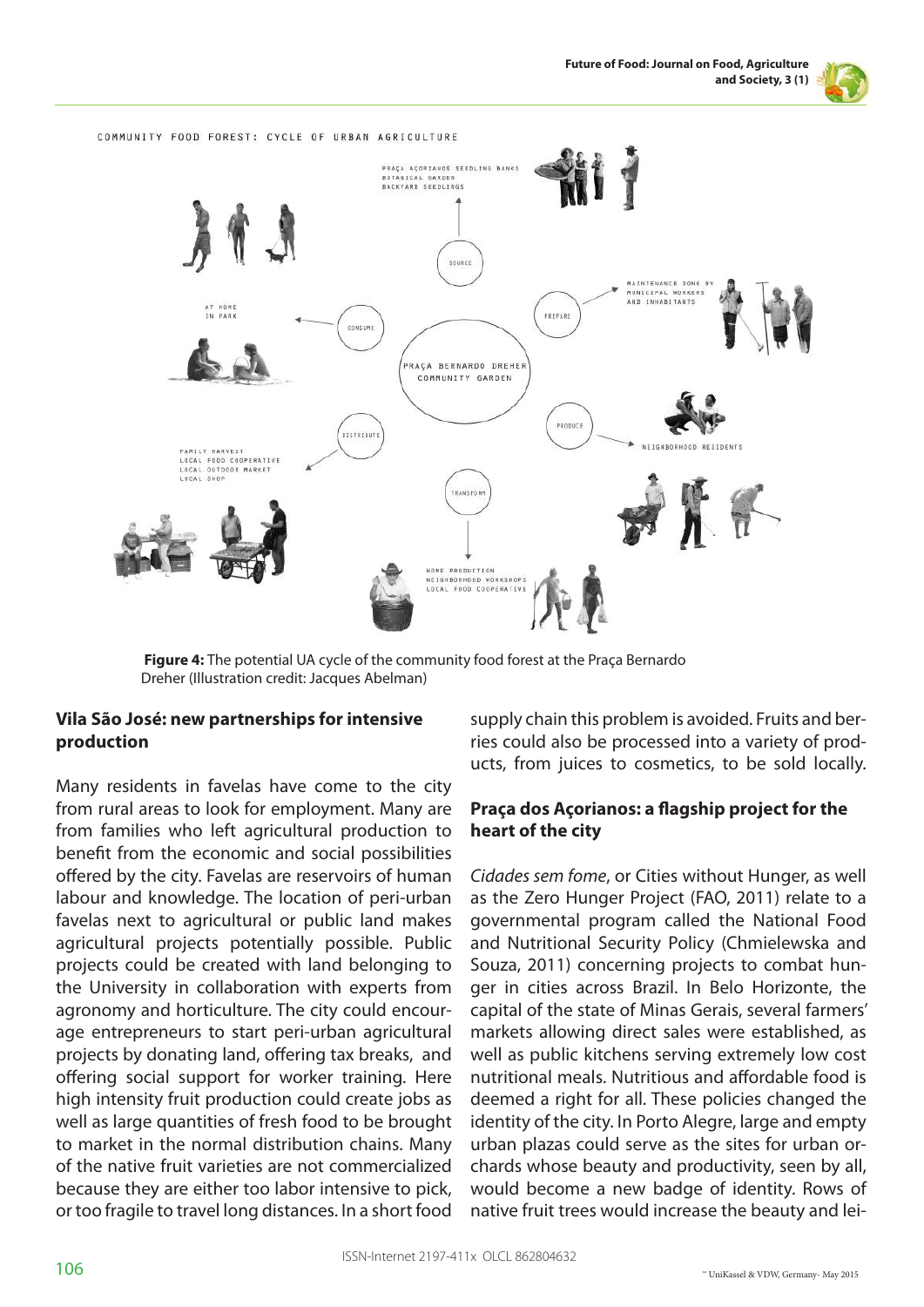



**Figure 5:** Imagining a bottom-up initiative creating a community garden and tree nursery in the Vila São José (Illustration credit: Jacques Abelman)

sure value of areas that were previously lawn or concrete, creating a new form of urban park. Because the maintenance of the trees and the harvesting of the fruit is labour intensive, many new jobs could be created not requiring intensive training or education but instead relying on basic agricultural skills.

#### **Downtown destination: an ephemeral market at the heart of the network**

Every Saturday a farmers' market takes place in the Parque de Redenção, the major urban park of Porto Alegre. The masses of people coming to attend the market every weekend suggest that the city could support another market. There is a strong interest in health and food in Brazil; organic food is a strongly growing market. The central urban plaza of the Praça dos Açorianos could support an ephemeral urban agriculture market- a farmer's market for all the food and herbs grown around the city. The new market would be a vital link in the organization of the various food production projects across the city. As a platform bringing together many of the actors in the larger project, the market would become an anchor point and destination in a network that emphasizes economic opportunity and inclusivity across the city, as well as improving the overall urban spatial quality.

## **First conclusions**

The practice of landscape architecture in this context moves from fieldwork and analysis to normative illustration of spatial change. The images and scenarios created through the design process are boundary objects, what Susan Star defines as "entities that enhance the capacity of an idea, theory or practice to translate across culturally defined boundaries, for example, between communities of knowledge or practice" (Star and Griesemer, 1989).

The intention of Cultivating the City is to frame the landscape architecture project as creative research endeavor that understands an urban context and makes a projection– through design– about best-practice scenarios. Large-scale urban and landscape analysis create a framework for establishing the structure and linkages of the network. The network relies and reacts to the ecological as well as human capacity found within it. The project works on not only one site's potential but on many sites' potential, and how these differing assemblages of site and actors could be linked together in one system.

The principles of the emergent field of landscape democracy allow us to see urban space as a field of negotiation between people, places, and pow-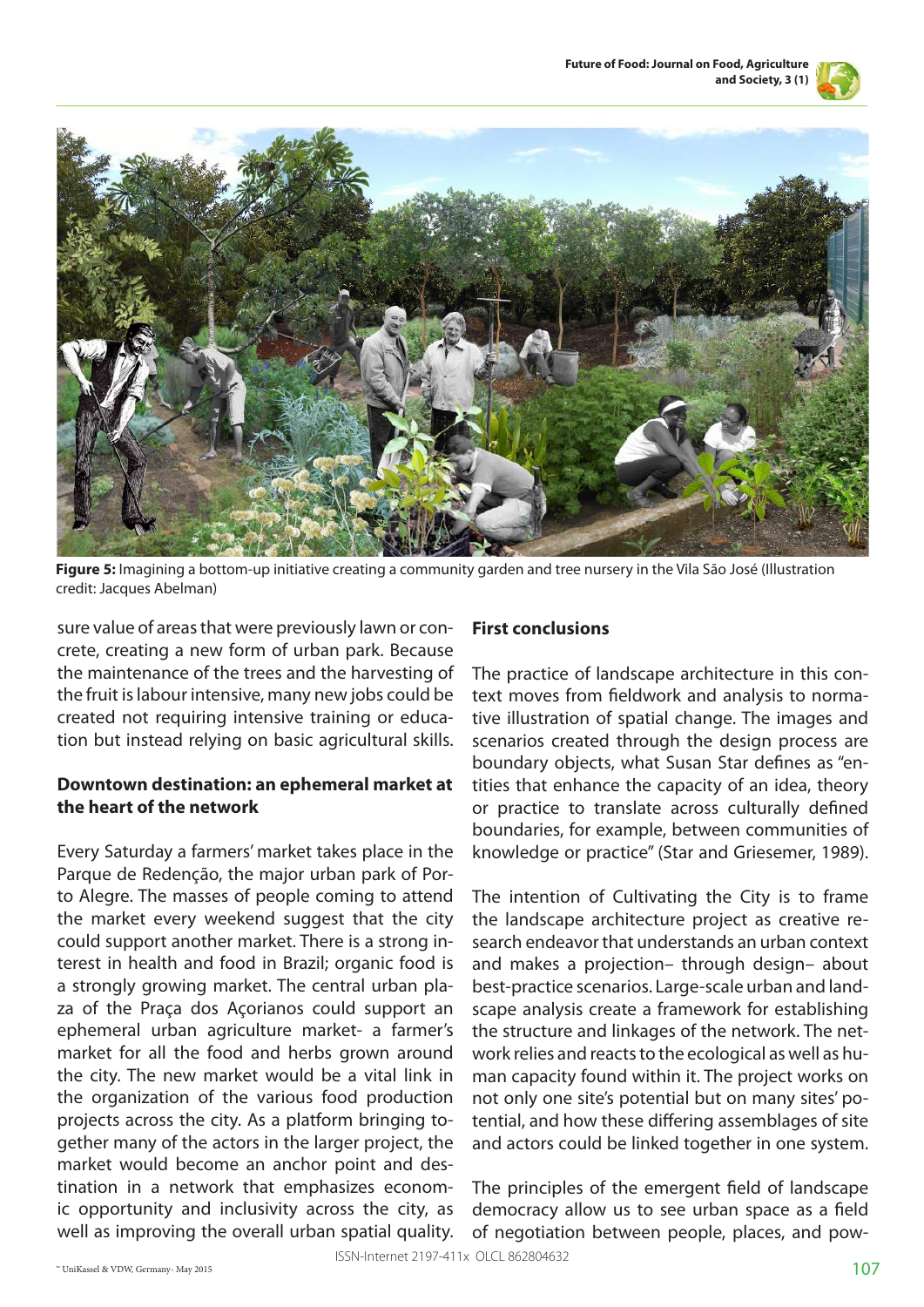

er. Within this field, finding the every day practices that link people and place make it possible to augment and connect these practices into a larger strategy. In this way the project has the potential to catalyze processes of urban evolution, with the landscape architect acting as a mediator. Based on dialogue, design, and the democratic ideal of inclusion, Cultivating the City works toward this vision for change as one piece of a complex process.

- <sup>1.</sup> In Brazil, gaúcho is also the main gentilic of the people from the state of Rio Grande do Sul.
- 2. *Acca sellowiana*
- 3. *Eugenia uniflra*
- 4. *Psidium cattleianum*
- 5. *Espada de São Jorge* (sword of Saint George) is also associ ated with the god Ogoun in Brazilian syncretic religions.

### **Acknowledgements**

I would like to thank the generous support of the NH BOS Foundation for landscape architecture and the Amsterdam Academy of Architecture internationalization fund in the realization of this project. Also, I would like to thank editorial board for their helpful and critical comments.

### **Conflct of Interests**

The author hereby declares that there is no conflct of interests.

#### **References**

Blanco C., Jr. (2008). *The Slums in Brazil.* Brasilia: Brazilian Ministry of Cities

Carta Capital. (2013). Retrieved from h*ttp://www. cartacapital.com.br/sociedade/unidas-favelas-e-comunidades-formariam-o-5o-maior-estado-do-pais/* 

Chmielewska, D., & Souza, D. (2011). *'The food security policy context in Brazil', Country Study No. 22*. Brasilia: International Policy Centre for Inclusive Growth

Egoz, S., Makhzoumi, J., and Pungetti, G. (2011). *The Right to Landscape: Contesting Landscape and Human Rights.* London: Ashgate

Groundcondition. (2013). *http://groundcondition. tumblr.com* (Author's visual essay and record of fieldwork in Porto Alegre)

Monteiro C.A., Conde W.L., Popkin B.M. (2007). Income-specific trends in obesity in Brazil: 1975- 2003. *American Journal of Public Health* 97:1808–12

The Telegraph. (2010). Retreived from *http://www. telegraph.co.uk/news/worldnews/ southamerica/ brazil/8204625/Brazils-obesity-rate-could-match-USby-2022.html*

The Brazilian Institute of Geography and Statistics. (2011) "6% da população brasileira vivia em favelas em 2010" Retreived from *http://www.jcnet.com.br/ Nacional/2011/12/ibge-6-da-populacao-brasileira-vivia-em-favelas-em-2010.html* 

Cohen, B. (2006). Urbanization in developing countries: current trends, future projections, and key challenges for sustainability. *Technology and Society* 28:63–80

Drescher, A.W. (2004). Food for the Cities: Urban Agriculture in Developing Countries. In: Junge-Berberovic, R., J.B. Bächtiger & W.J. Simpson: Proceedings of the International Conference on Urban Horticulture, *Acta Horticulae* 63: 227–231

Food and Agriculture Organization of the United Nations. (2005). *Farming in urban areas can boost food security.* FAO Newsroom. Retrieved from http://www.fao.org/newsroom/en/ news/2005/102877/index.html

Food and Agriculture Organization of the United Nations.. (2010). *Food, agriculture and cities – Challenges of food and nutrition security,* agriculture and ecosystem management in an urbanizing world. Rome: FAO

Food and Agriculture Organization of the United Nations.(2004). *Globalization of food systems in developing countries: impact on food security and nutrition.* Rome: FAO

Food and Agriculture Organization of the United Nations. (2011). *The Fome Zero (Zero Hunger) Pro-*